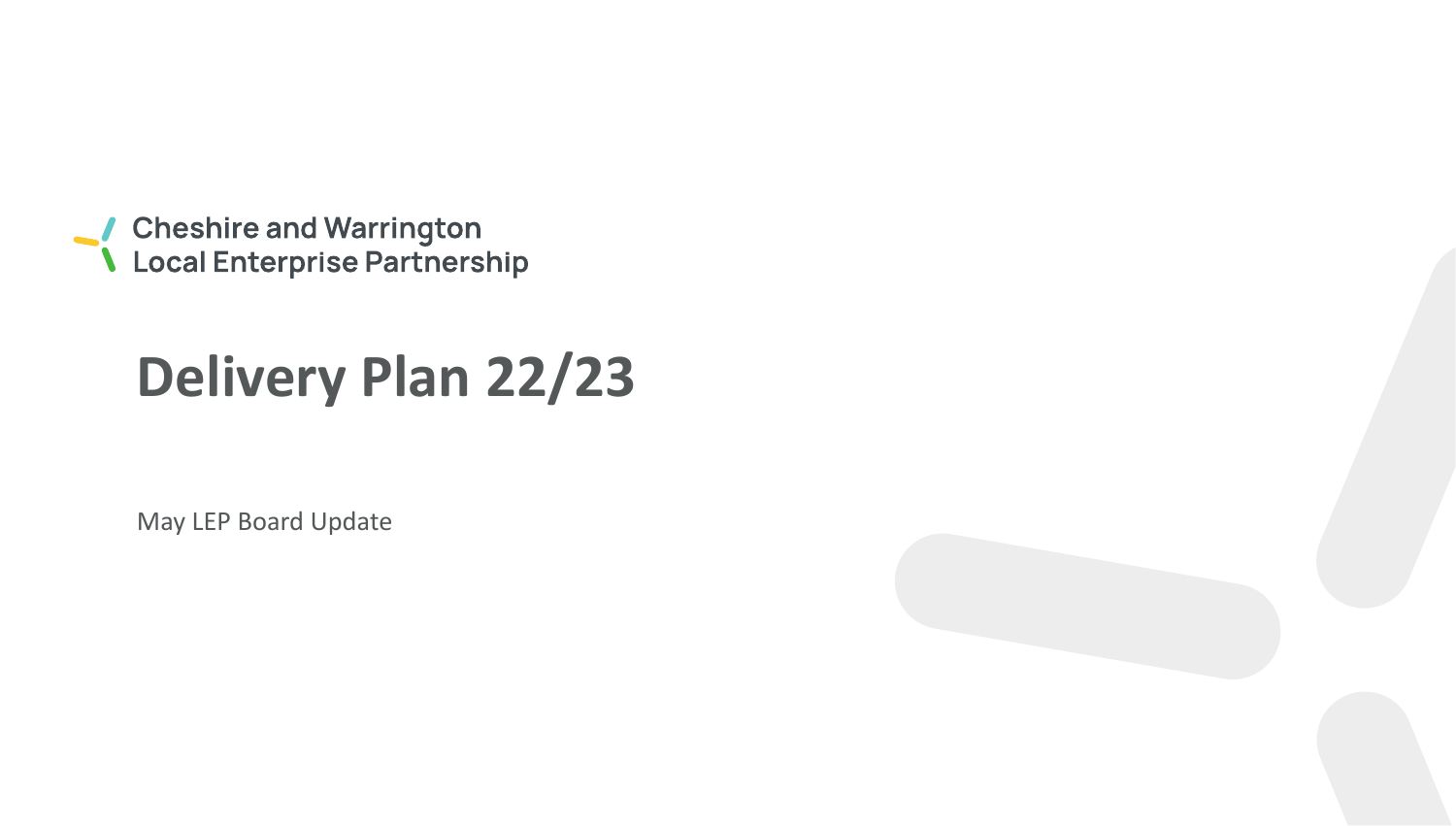## Strategy

 $\blacktriangleright$ 

| <b>Facilitate &amp; Support WIDER SUB-REGIONAL AGENDA</b>                                                                                                                           |                                                            |
|-------------------------------------------------------------------------------------------------------------------------------------------------------------------------------------|------------------------------------------------------------|
| The local authorities development of the sub-regional Levelling Up position                                                                                                         | Throughout 22/23                                           |
| Review the agenda of the Strategy Programme board, to ensure a clear pathway to achieving our vision:<br>Update our economic intelligence                                           | Q2                                                         |
| Subsequently update strategic economic planning, inclusion of SIGC recommendations                                                                                                  | $Q2-3$<br>Q4                                               |
| Determination of Growing Places Fund Prioritisation and Scope for new wave.                                                                                                         | Q2                                                         |
| Sustainable Inclusive Growth Commission - Public Consultation & Issue Updated Report<br>Deliver Promotion Phase of Commission programme                                             | Q <sub>2</sub><br>$Q3-4$                                   |
| <b>Facilitate &amp; Support NET ZERO</b>                                                                                                                                            |                                                            |
| Completion of Investment Case and Final Report for Net Zero North West Cluster Plan.                                                                                                | Q2                                                         |
| Delivery of Invest Net Zero Cheshire (£1bn pipeline of projects), removing barriers to investment and helping<br>schemes to be delivered.                                           |                                                            |
| Recruit new Energy Officer                                                                                                                                                          | Q2                                                         |
| <b>COP26 Legacy Programme:</b><br><b>Leaders Meetings</b><br><b>Youth Commission</b><br>$\bullet$<br>Conference, in partnership with Cheshire West and Chester Council<br>$\bullet$ | Throughout 22/23<br>Q <sub>2</sub><br>Q2<br>Q <sub>3</sub> |
| <b>Influence &amp; Networking</b>                                                                                                                                                   |                                                            |
| Natural Capital & Rural Economy (Rural Strategy Group, Local Nature Partnership)                                                                                                    | Throughout 22/23                                           |
| Net Zero (Net Zero North, Net Zero North West, Local Energy Hub North West)                                                                                                         | Throughout 22/23                                           |
| Wider agenda with neighbouring areas (Mersey Dee Alliance, NP11, GM & CW Leaders),<br>including supporting the northern powerhouse independent economic review.                     | Throughout 22/23                                           |

**Government has confirmed core role of a LEP is strategic economic planning & maintaining robust local evidence**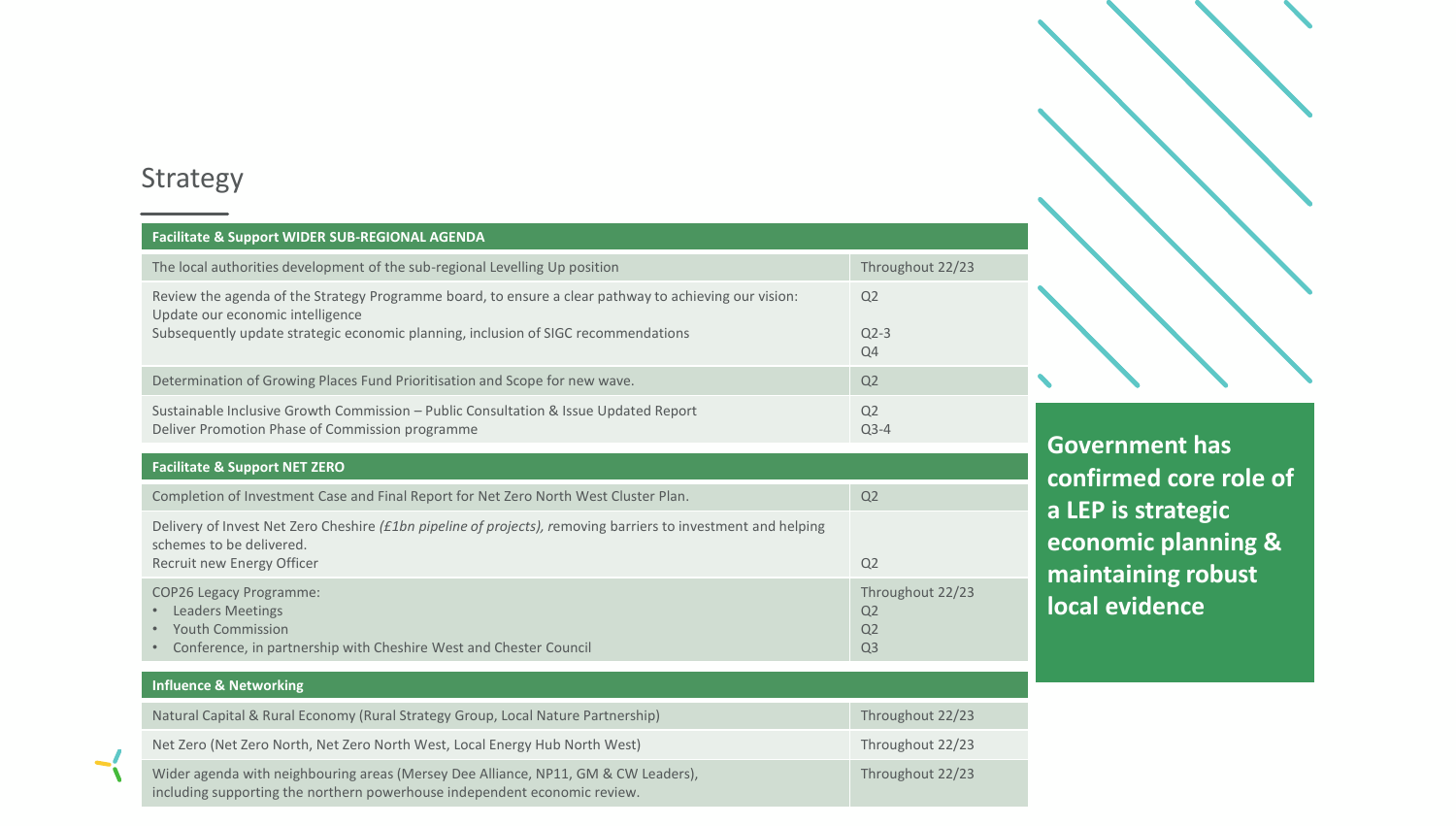## Funds & P&I

## **Delivery** Formal mid-term evaluation of Local Growth Fund Q3 Maximise impact and ensure successful delivery of outputs against Local Growth Fund, Getting Building Fund, through ongoing monitoring and evaluation of the projects. Throughout 22/23 **Facilitate & Support** Launch the Life Sciences Fund 2, including launch event. • Identification and finalisation of the pipeline of investments across the three priority axis for the Cheshire and Warrington Urban Development Fund and their allocated budgets: • Research & Innovation (£7m) • SME (£5m) • Low Carbon (£8m) • Progress pipeline projects through Stage 1 and Stage 2 legals, as directed by the Cheshire and Warrington Development Fund Board. • Monitor delivery of current investments of Cheshire and Warrington Development Fund Q2 Q4 Throughout 22/23

**Monitoring & Assurance will continue against the Local Growth Fund & other existing LEP funds**

 $\blacklozenge$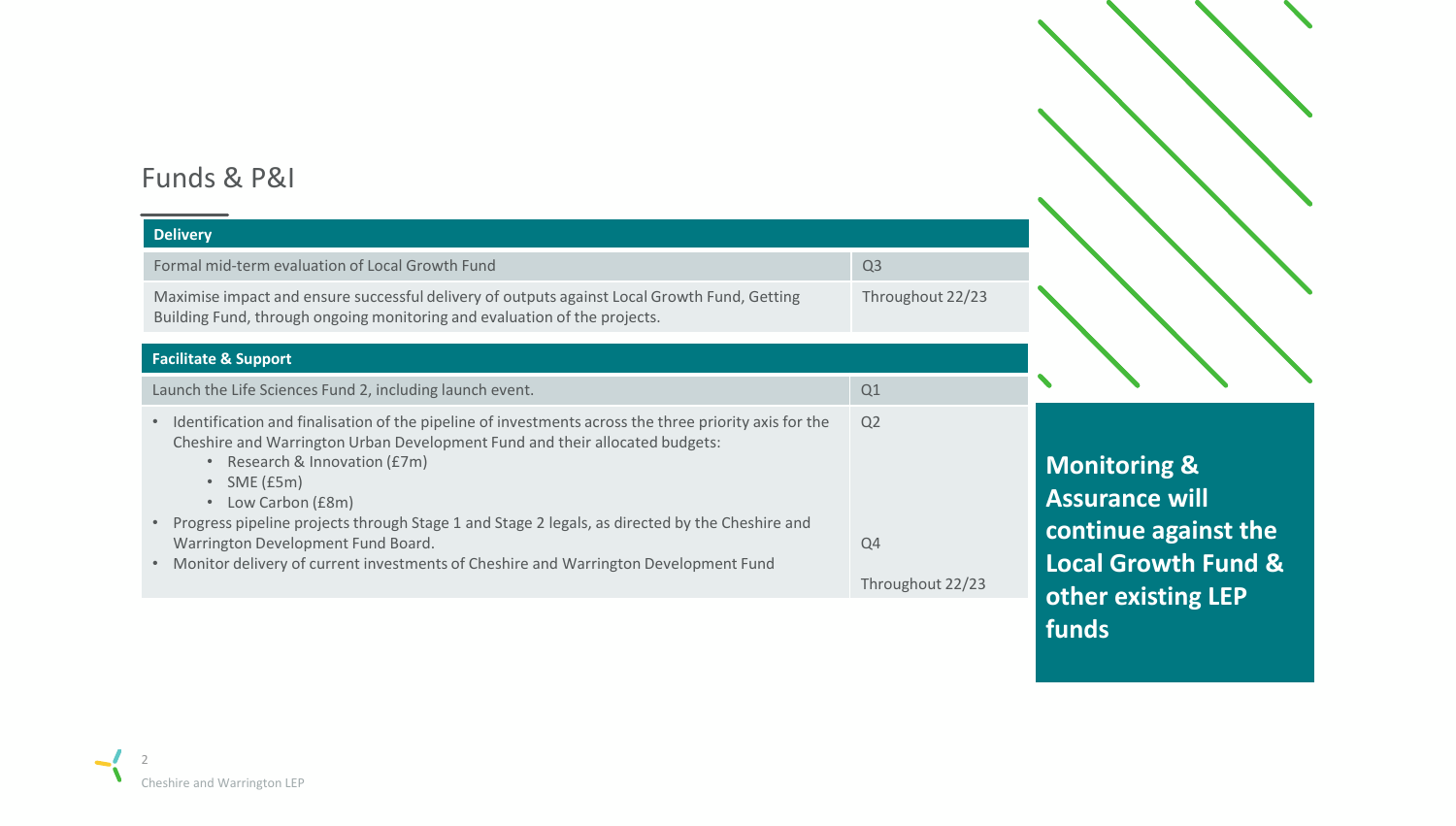## Growth & Science Corridors

| <b>Delivery</b>                                                                                                                                                                                                                                                                   |                                                        |
|-----------------------------------------------------------------------------------------------------------------------------------------------------------------------------------------------------------------------------------------------------------------------------------|--------------------------------------------------------|
| Continued investment and delivery of Cheshire Science Corridor EZ Programme:<br>Invest in 300,000 sq ft of new commercial floor space in the Enterprise Zone.                                                                                                                     | Q <sub>4</sub>                                         |
| Develop a Life Sciences Inward Investment Pitch Book.                                                                                                                                                                                                                             | Q <sub>2</sub>                                         |
| Develop a business case for a nuclear catalyst at Birchwood Park.                                                                                                                                                                                                                 | Q <sub>3</sub>                                         |
| Deliver High Speed Growth Corridor Business Case to Government, with draft to local authority<br>partners by end May 2022.                                                                                                                                                        | Q <sub>2</sub>                                         |
| <b>Facilitate &amp; Support</b>                                                                                                                                                                                                                                                   |                                                        |
| Support delivery of relevant Invest Net Zero Cheshire Schemes                                                                                                                                                                                                                     | Q <sub>3</sub>                                         |
| Establishment of new delivery partner at Thornton Science Park, including identification of<br>investment programme roadmap for the next 5 years.                                                                                                                                 | Q <sub>4</sub>                                         |
| Cheshire East Council - Bid for Great British rail HQ at Crewe                                                                                                                                                                                                                    | Q <sub>2</sub>                                         |
| Local authorities and towns with regeneration:<br>Towns & Future High Street Fund Projects in Crewe and Winsford<br>Town Centre Regeneration Plans in Ellesmere Port and Northwich<br>$\bullet$<br>Develop a town centre pilot programme with the local authorities.<br>$\bullet$ | Throughout 22/23<br>Throughout 22/23<br>Q <sub>3</sub> |
| Homes England and Local Authorities - Housing Pathfinder Projects<br>Support the development of at least 3 business cases and subsequent investment with Homes<br>England.                                                                                                        | Q <sub>4</sub>                                         |

**Will continue to focus on alternative to the "Golden Triangle" in the North West.**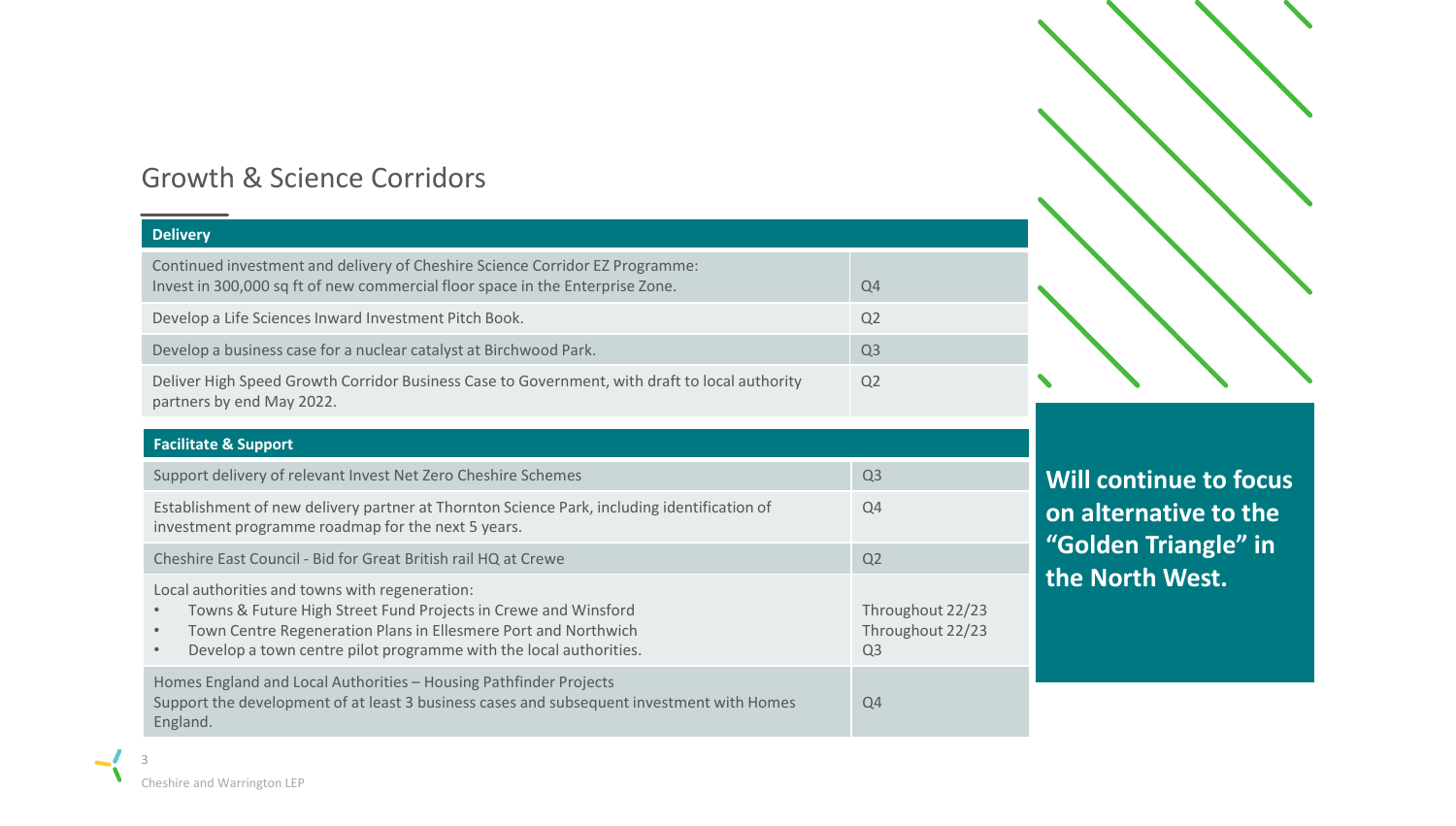## Business Growth

| <b>Delivery</b>                                                                                                                                                                                                                                  |                                    |
|--------------------------------------------------------------------------------------------------------------------------------------------------------------------------------------------------------------------------------------------------|------------------------------------|
| Directly support C&W business with advice/guidance/diagnostics                                                                                                                                                                                   | Throughout 22/23                   |
| Referrals and introductions into appropriate support services & opportunities                                                                                                                                                                    | Throughout 22/23                   |
| Deliver key account management approach for 30 foreign owned businesses                                                                                                                                                                          | Q2                                 |
| Develop suite of support for SMEs:<br>Innovation<br><b>Carbon Footprint Trackers</b><br>$\bullet$<br>Carbon Toolkits<br>$\bullet$<br><b>SME Service Support</b><br>$\bullet$<br>Start-up<br>$\bullet$                                            | Q2                                 |
| Deliver a more collaborative sustainable investment approach with the local authorities, with the ambition of<br>Right Investment, Right Company.<br>Respond effectively, as defined with the local authorities, to inward investment enquiries. | Q1<br>Throughout 22/23             |
| <b>Facilitate &amp; Support</b>                                                                                                                                                                                                                  |                                    |
| Work with DiT on Trade & Investment, leading to more informed businesses in C&W.<br>Influence DiT with the recommendations from the sub-regional Trade and Investment Group                                                                      | Q2                                 |
| Business Growth, through full utilisation of the CRM and maintenance of business networks to ensure business<br>intelligence is kept up to date and can be acted upon.                                                                           | Throughout 22/23                   |
| <b>Influence &amp; Networking</b>                                                                                                                                                                                                                |                                    |
| Maximise potential & impact of the Growth Hub's business intelligence and capability, through Cheshire Business<br>Groups and similar organisations;<br>including the shape and direction of the Growth Hub from 23/24 onwards.                  | Throughout 22/23<br>Q <sub>3</sub> |

 $R$  to  $\overline{R}$ **emic funding levels, with a more i**ce led

 $\mathcal{L}$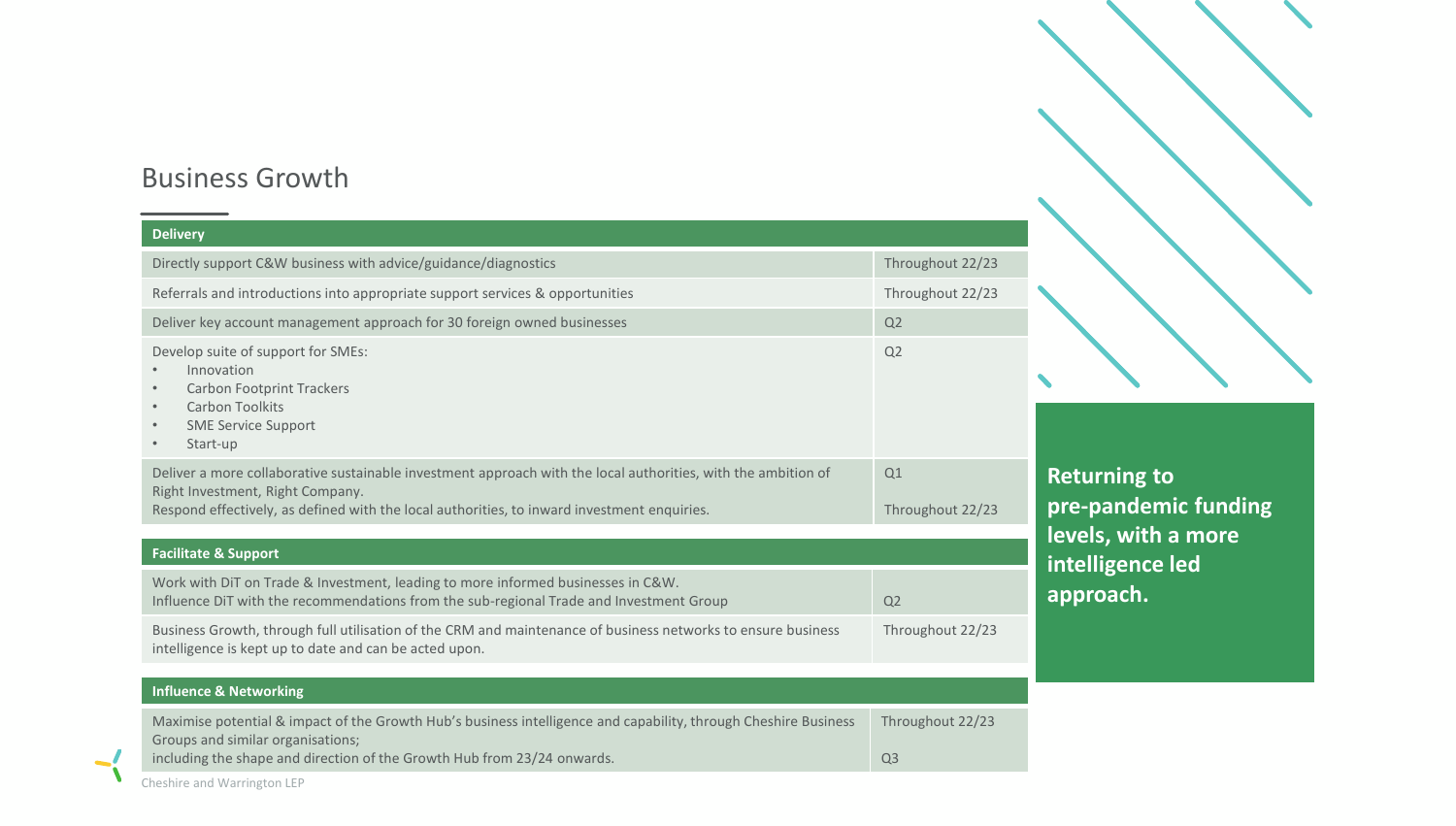## Employers' Skills and Education

People priority axis.

#### **Facilitate & Support** Maximise the impact and ensure successful delivery of Local Growth Fund Skills (£5m) Showcase event at the Pledge Annual Celebration (30<sup>th</sup> June) Throughout 22/23 Development and delivery of Skills Development Fund (£2.7m) and Institute of Technology (£13m), to meet demand identified through labour market intelligence. Throughout 22/23 Local authorities with identification of potential sub-regional skills proposals against the UK Shared Prosperity Fund Skills & Q2 **Delivery** • Launch Skills Bootcamp Programme for employed and unemployed. • Work to develop proposals for future Skills Bootcamp funding rounds. • Full utilisation of DfE grant of £1,036,653 and delivering training for 264 learners. Q2 Q3 Q4 Develop and improve data and labour market intelligence, utilising £55k DfE funding, to inform and influence: • Curriculum in local schools and colleges • Development of strategy and investment decisions • Advice and support to the unemployed, and helping employers to fill job vacancies Delivery of: • *LMI Programme Evaluation*  • *Refresh Digital Report* • *Adult Report* • *Young Person's Report* • *Labour Market Assessment* Q1 Q3 Q3 Q3 Q4

## **Aligned to Skills Report and priorities for:**

- *Employees*
- *Economically Inactive & Unemployed*
- *Young People*

Raise the profile of digital technologies, skills and jobs via our Digital Skills Partnership (£56k DCMS funding confirmed), 5 Warrington, Crewe and Ellesmere Port. **Influence & Networking** Work with Jobcentre Plus, local partners and Careers Hub, with an initial focus on the longer-term unemployed in Throughout 22/23 including embedding the updated digital report. Q3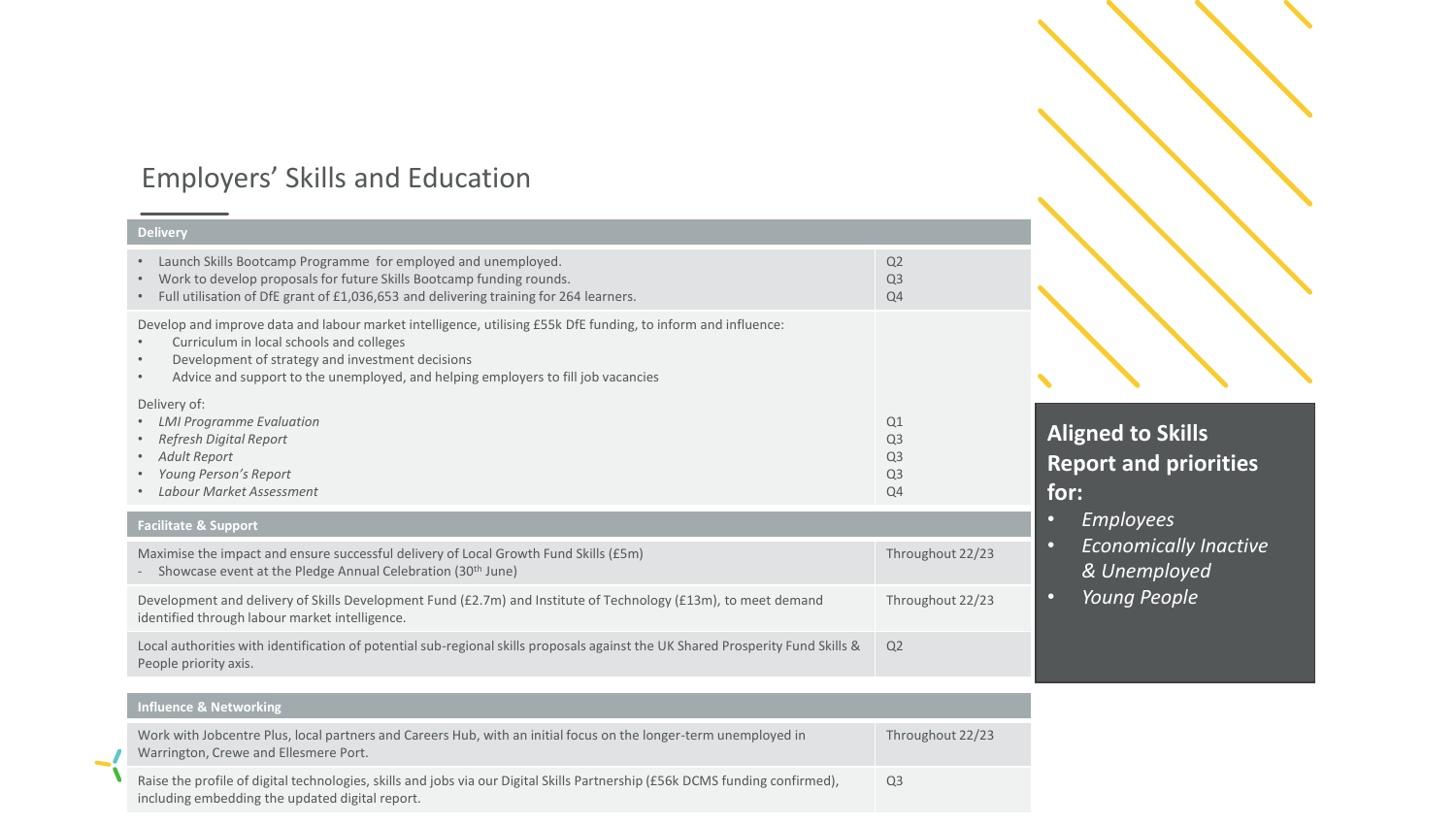# The Pledge

| <b>Delivery</b>                                                                                                                                                                                                                                                                                                                                                                 |                  |
|---------------------------------------------------------------------------------------------------------------------------------------------------------------------------------------------------------------------------------------------------------------------------------------------------------------------------------------------------------------------------------|------------------|
| Deliver a Careers Hub (minimum 20 schools in academic year 21-22 increasing to 80 in 22-23) with particular focus<br>on supporting disadvantaged young people to achieve their best next step, including those on free school meals and<br>the geography of Ellesmere Port, Crewe and Warrington.                                                                               | Q4               |
| Establish and maintain a calendar of events that put employers at the heart of inspiring young people about future<br>careers and technologies, through schools, colleges and youth/community groups.                                                                                                                                                                           | Q2               |
| Meaningful engagement >500 employers by Dec 2022, with 100 engaged in activity promoting digital.                                                                                                                                                                                                                                                                               | Q <sub>3</sub>   |
| 98% of schools and colleges to be matched with an Enterprise Advisor, ensuring sustainable employer-led<br>partnerships are made across the sub-region.                                                                                                                                                                                                                         | Throughout 22/23 |
| Improvement in careers provision, demonstrating an increased average Gatsby benchmark score from previous<br>academic year 20/21.<br>Recommendations in place for planning for academic year 22/23.                                                                                                                                                                             | Q2<br>Q4         |
| Annual Pledge Celebration & Next Steps Event (30 <sup>th</sup> June), >150 in attendance.                                                                                                                                                                                                                                                                                       | Q1               |
| <b>Facilitate &amp; Support</b>                                                                                                                                                                                                                                                                                                                                                 |                  |
| Work with partners to ensure that more young people access meaningful work experience, especially those from<br>disadvantaged backgrounds (Gatsby benchmark 6).<br>Ensure that as many young people as possible are able to gain an experience in a LEP priority Sector (compared to<br>3% in 2019), building on best practice of sector exposure from the academic year 20/21. | Q <sub>2</sub>   |
| Working with local management groups (6 across C&W) to ensure that the Pledge's programme of work reflects<br>the local priorities and the Pledge influencing utilisation of best practice.                                                                                                                                                                                     | Throughout 22/23 |
| Working with local authorities to identify their priorities relating to the Pledge programme and identifying proposals<br>against the UK Shared Prosperity Fund Skills & People priority axis.                                                                                                                                                                                  | Q2               |
| <b>Influence &amp; Networking</b>                                                                                                                                                                                                                                                                                                                                               |                  |
| Influence and share good practice with employers so they can recruit and retain a diverse and inclusive workforce<br>aligned to their business needs, with a particular focus on social mobility and gender disparities (Digital, STEM and                                                                                                                                      | Throughout 22/23 |

## **Aligned to Skills Report and priorities for:**

• *Young People*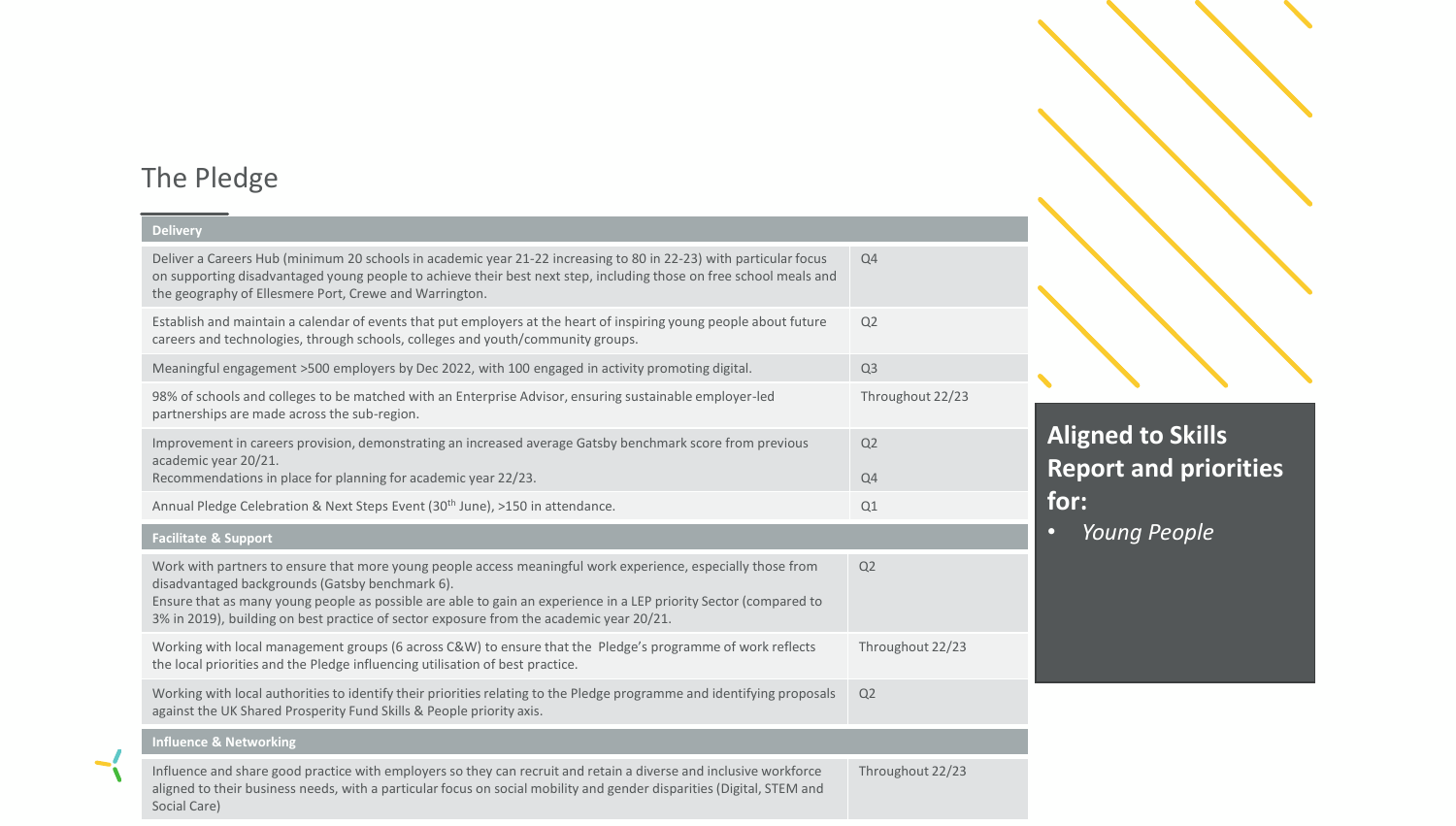# Connectivity & Infrastructure: Digital Connectivity

## **Influence & Networking**

- Cementing & establishing partnership networks within the sub-region and neighbouring regions.
- Develop a governance structure of digital across the sub-region.

Identification and alignment of priorities:

- Rural connectivity plan
- Business requirements
- Digital infrastructure plan review (data refresh)

Exploration of commercial models & funding streams:

- Opportunities and timescales of BDUK
- Pipeline of public sector "backbone" schemes
- Identification of "dig once" opportunities
- Levelling up pitch

*Digital Connectivity Working Group session scheduled for 17th May (with key board members) to review/finalise deliverables.*

**Board & delivery area still in the "Establish" phase**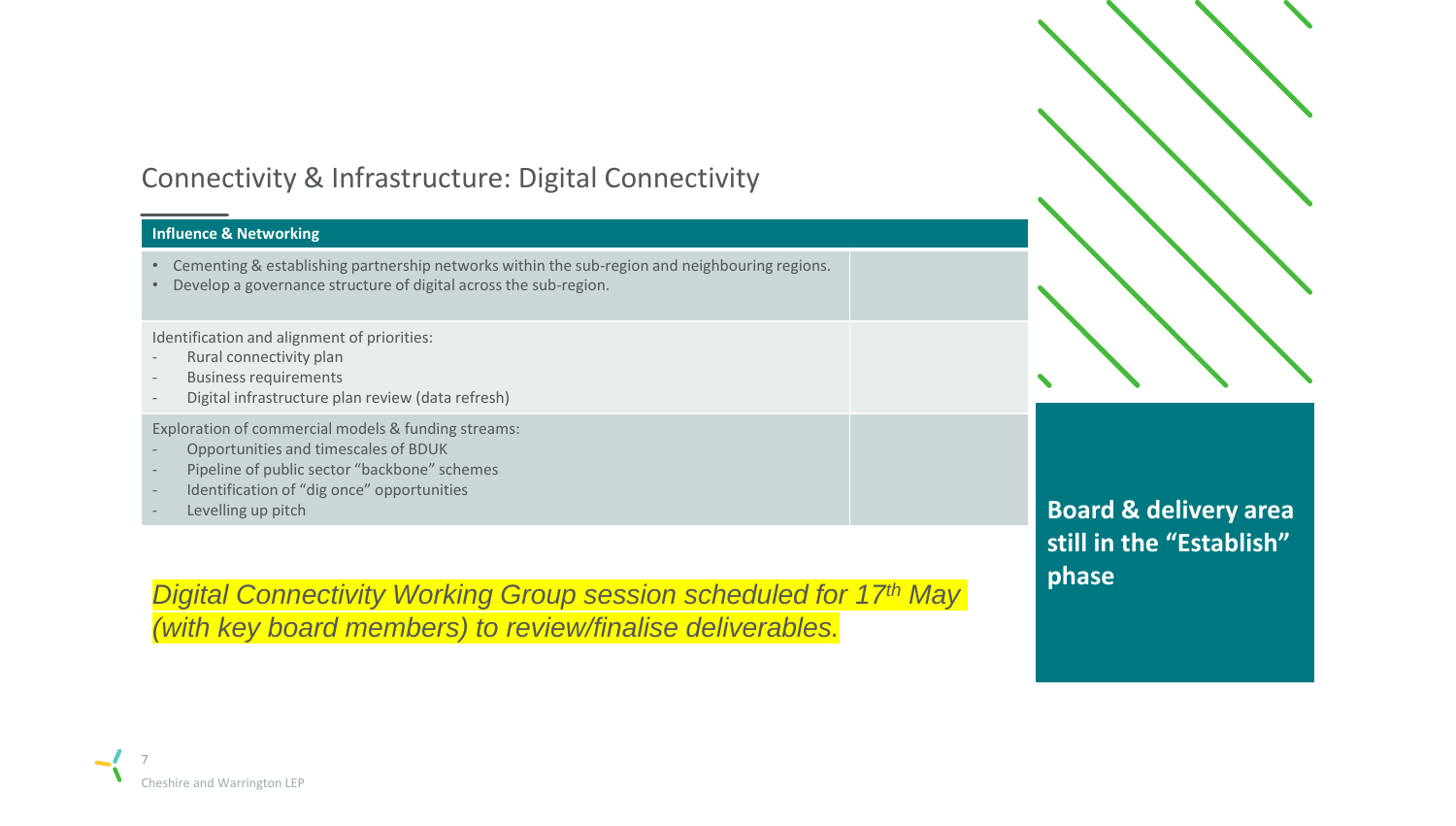## Connectivity & Infrastructure: Local Transport

| <b>Delivery</b>                                                                                                                                                                                                                                                     |                            |
|---------------------------------------------------------------------------------------------------------------------------------------------------------------------------------------------------------------------------------------------------------------------|----------------------------|
| Review & revise the sub-regional transport strategy, following the update to the LEP evidence base<br>and updates to the SEP; including relevant recommendations from SIGC and development of a sub-<br>regional strategy for a zero-emission vehicle future state. | Q4                         |
| Deliver an updated SOBC for Mid-Cheshire & Middlewich Line to DfT, including an options<br>assessment report.                                                                                                                                                       | Q <sub>2</sub>             |
| Development of a strategy for the A51 corridor, identifying potential improvements and<br>development opportunities.                                                                                                                                                | Q4                         |
|                                                                                                                                                                                                                                                                     |                            |
| <b>Facilitate &amp; Support</b>                                                                                                                                                                                                                                     |                            |
| Working with the local authorities to develop sub-regional options for bus service improvements for<br>levelling up, for consideration for a County Deal / Levelling Up submission.                                                                                 | X-ref county deal<br>dates |
|                                                                                                                                                                                                                                                                     |                            |
| <b>Influence &amp; Networking</b>                                                                                                                                                                                                                                   |                            |

| Government & Rail Industry to maximise delivery of services and network enhancements.                         | Throughout 22/23 |
|---------------------------------------------------------------------------------------------------------------|------------------|
| Engage with Transport for the North to influence and support the update of their strategic transport<br>plan. | O4               |
| Engage with National Highways to influence and support the development of their route strategies.             | Q <sub>3</sub>   |

**Readiness for a zeroemission future state, with considerations for road, rail and bus, while supporting the LEP's vision.**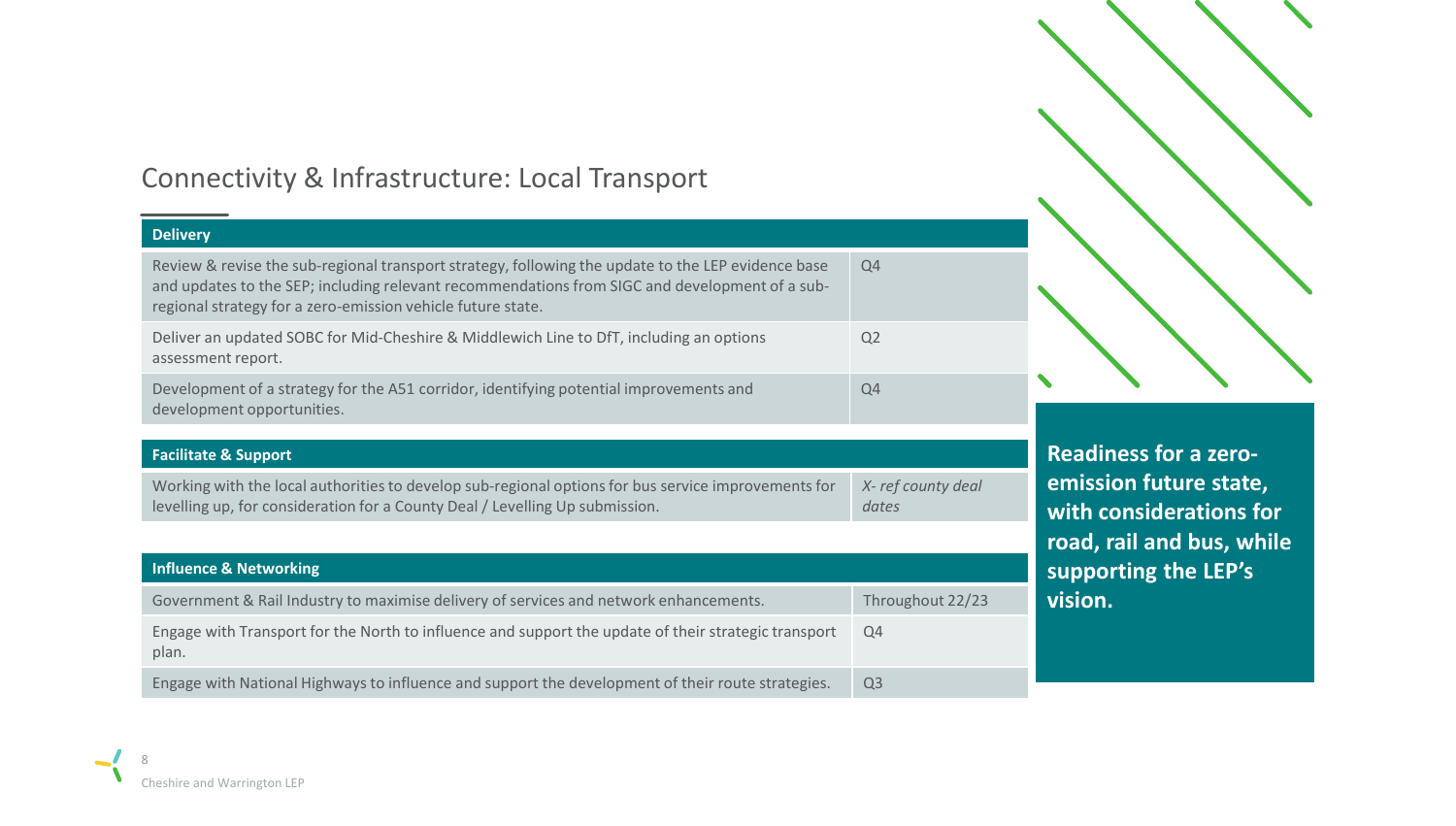# Marketing Cheshire

| <b>Delivery</b>                                                                                                                                                                                                                                                                                                                                |                                    |
|------------------------------------------------------------------------------------------------------------------------------------------------------------------------------------------------------------------------------------------------------------------------------------------------------------------------------------------------|------------------------------------|
| Visitor Economy: Refresh the Destination Management Plan to reflect the transition from recovery<br>into "building back."                                                                                                                                                                                                                      | Q <sub>2</sub>                     |
| Visitor Economy: Work with Destination Chester and Destination Cheshire network to deliver high<br>impact visitor marketing campaigns, including:<br>Visit England (£100k award) - city focused campaign<br>"Our family welcomes your family"<br>Jubilee<br>$\bullet$<br>Cheshire Day - Building on 2021 and 2022 online activity<br>$\bullet$ | Q1<br>Throughout 22/23<br>Q1<br>Q4 |
| Visitor Economy: Deliver, by Autumn 2022, a sustainability workshop and event for tourism<br>businesses.                                                                                                                                                                                                                                       | Q <sub>3</sub>                     |
| Visitor Economy: Continue to build back partnership with private sector businesses.                                                                                                                                                                                                                                                            | Throughout 22/23                   |
| Place Marketing: Develop "Live in Cheshire" campaign and website content.                                                                                                                                                                                                                                                                      | Q <sub>3</sub>                     |
| LEP Corporate: Deliver programme of strategic PR and Public Affairs activity, linked to LEP priority<br>areas.                                                                                                                                                                                                                                 | Throughout 22/23                   |
|                                                                                                                                                                                                                                                                                                                                                |                                    |
| <b>Facilitate &amp; Support</b>                                                                                                                                                                                                                                                                                                                |                                    |
| Support growth of key sectors, in particular Green Energy & Life Sciences, in identifying<br>opportunities to host strategic conferences and events with businesses.                                                                                                                                                                           | Throughout 22/23                   |
| LEP Corporate: Marketing & social media delivery, including specific support for Growth Hub and<br>Pledge to meet their annual targets.                                                                                                                                                                                                        | Throughout 22/23                   |

**Awaiting Government's response to DMO Review**

 $\blacktriangle$